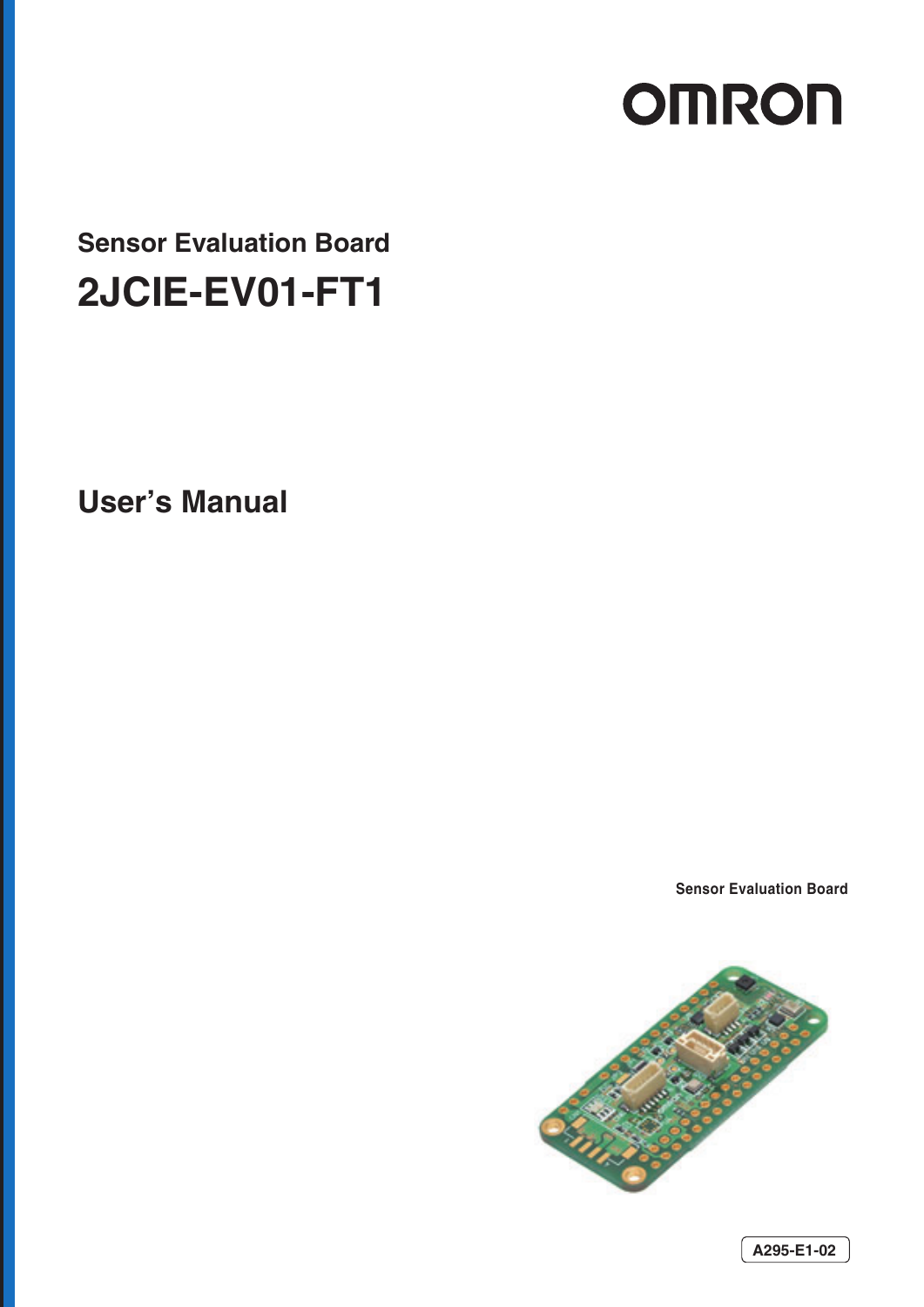# **Safety Precautions**

Be sure to read the data sheet, and use only if you agree to the contents.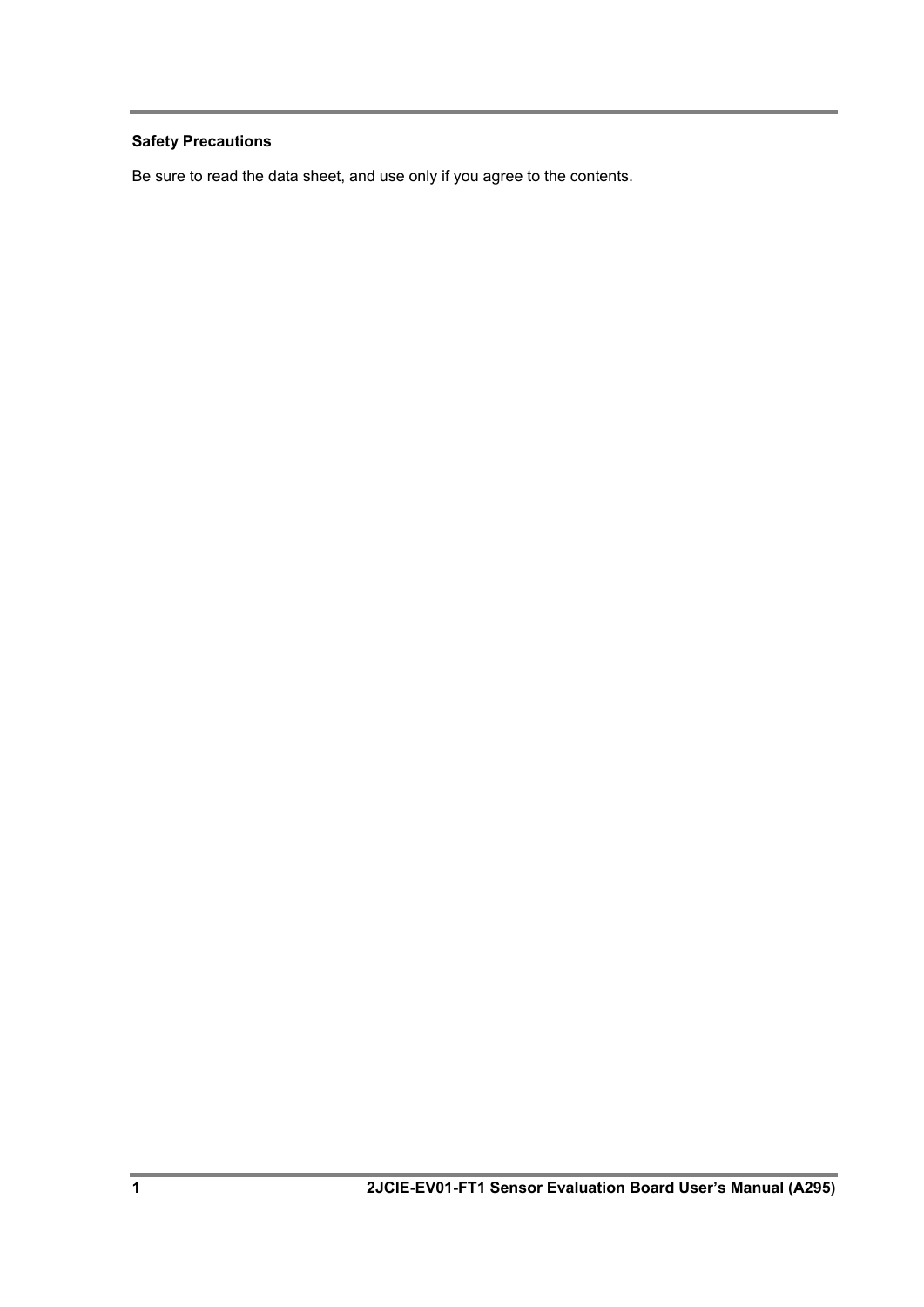# **Contents**

| 2. |  |
|----|--|
| 3. |  |
|    |  |
|    |  |
|    |  |
|    |  |
| 4. |  |
| 5. |  |
|    |  |
|    |  |
|    |  |
|    |  |
|    |  |
|    |  |
| 6. |  |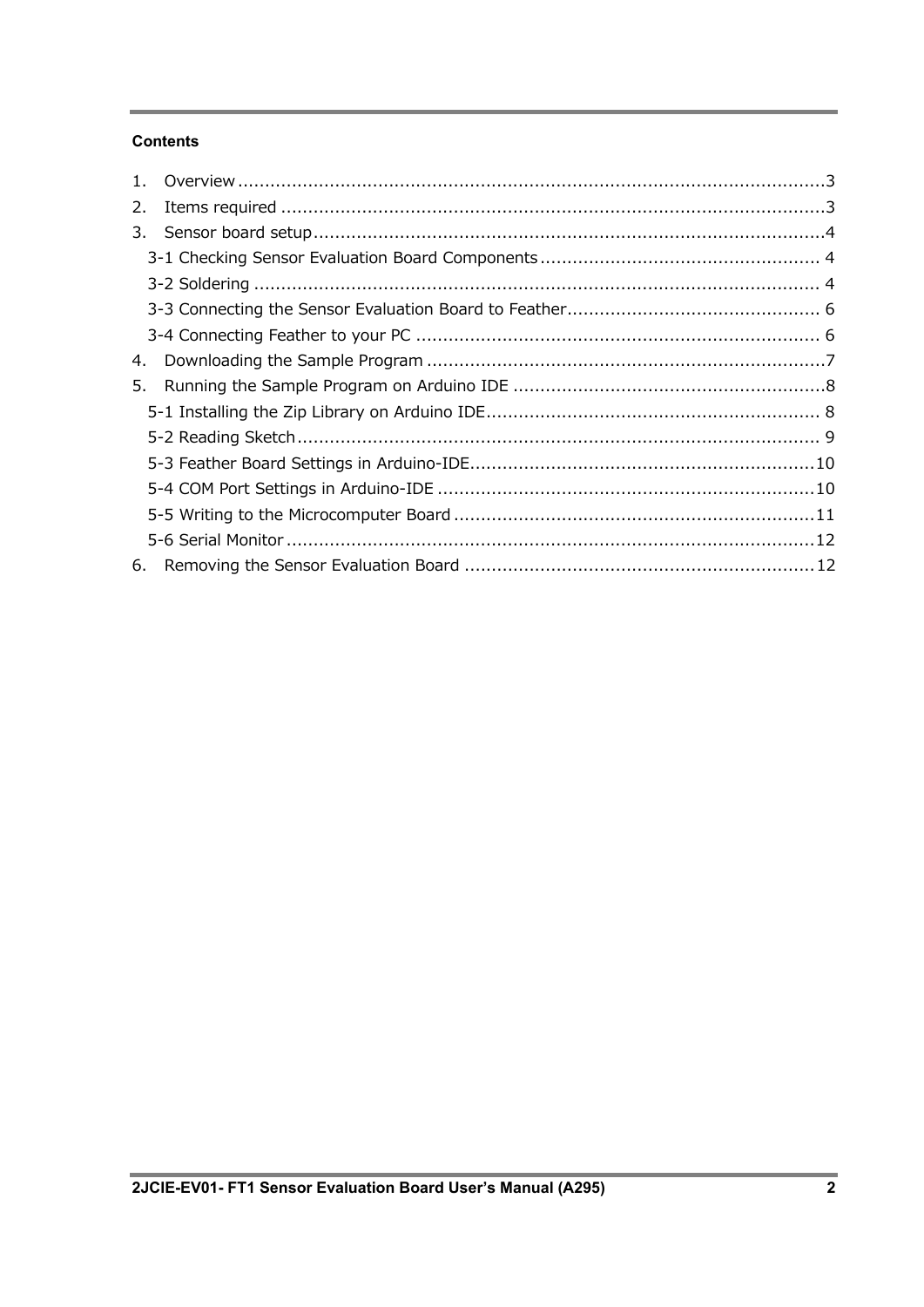### <span id="page-3-0"></span>**1. Overview**

This manual explains how to use the Feather (\*1) compatible OMRON Sensor Evaluation Board (2JCIE-EV01-FT1), including special notes and other information. This Sensor Evaluation Board provides 6 sensing functions (temperature, humidity, barometric pressure, illumination, sound, acceleration). This manual explains how to acquire these sensing data.

To connect a sensor other than the 6 types of sensors provided on the Sensor Evaluation Board, check GitHub. For details on the provided sensor types, connector layout, and other specifications, see the data sheet for this product.

<span id="page-3-1"></span>

|        | 2. Items required                                |    |
|--------|--------------------------------------------------|----|
|        | □ Sensor Evaluation Board (2JCIE-EV01-FT1)       | x1 |
|        | $\Box$ Feather (*1)                              | x1 |
|        | $\Box$ USB cable (to connect Feather to your PC) | x1 |
| $\Box$ | PC with Arduino IDE (*2) installed               | x1 |

(\*1) Usable Feather types

 $\checkmark$  HUZZAH32

(\*2)

Arduino IDE can be downloaded for free from the official Arduino website.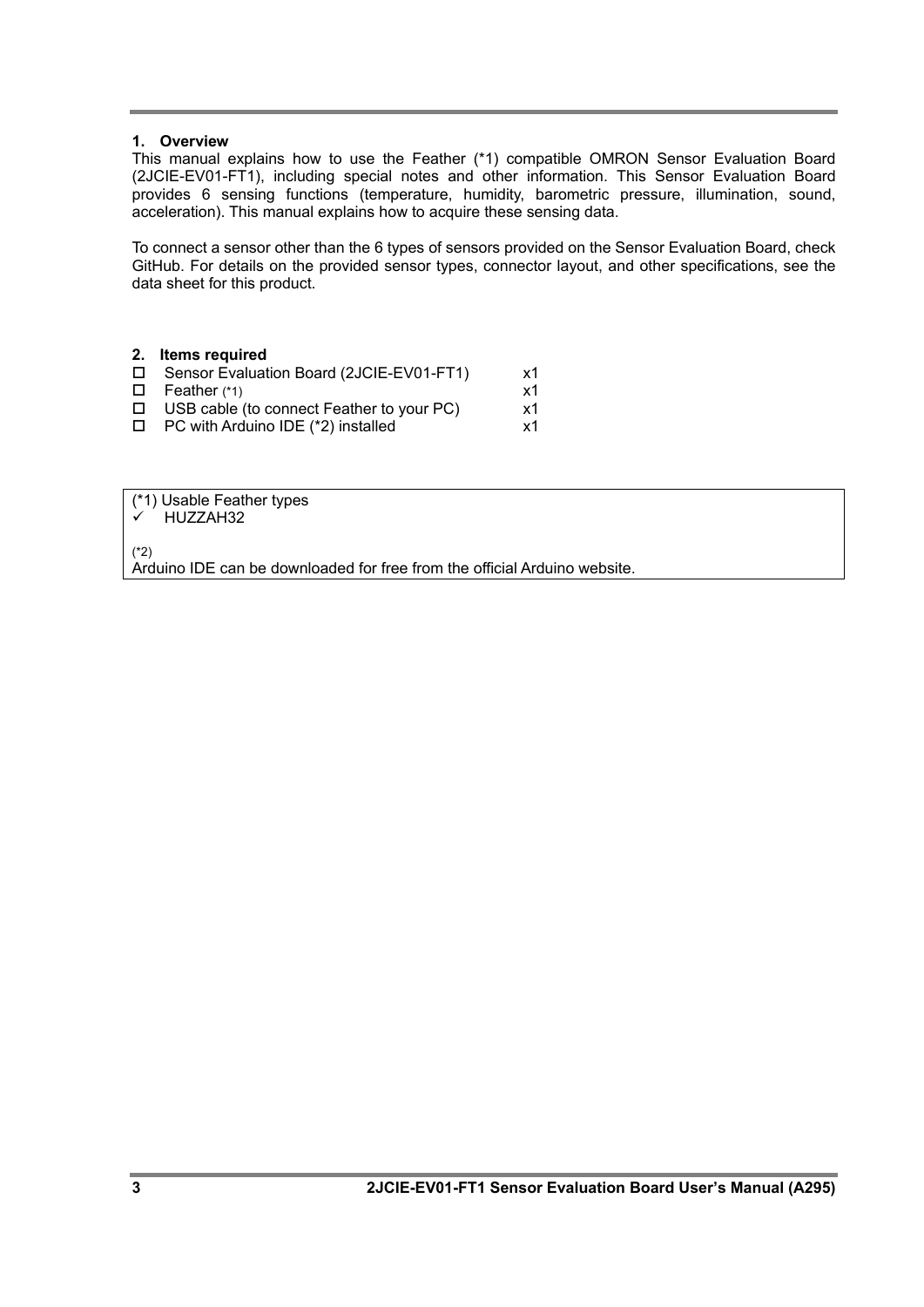# <span id="page-4-0"></span>**3. Sensor board setup**

## <span id="page-4-1"></span>**3-1 Checking Sensor Evaluation Board Components**

Make sure the following components are included with the Sensor Evaluation Board.

- $\square$  Sensor Evaluation Board  $\times$ 1<br> $\square$  Pin sockets  $\times$ 2
- $\square$  Pin sockets



Fig. 1 Sensor Evaluation Board Components

# <span id="page-4-2"></span>**3-2 Soldering**

1) From the back of the Sensor Evaluation Board, insert the provided pin socket into the through-holes (CN10, CN11).

Insert the pin socket firmly into the through-hole in the Sensor Evaluation Board so that the pin socket does not shift out of position.





Sensor Evaluation Board / front Sensor Evaluation Board / back Fig. 2 Appearance of Sensor Evaluation Board

Note:

This side with the printed OMRON logo is the front side.

If soldering fails and you need to purchase a pin socket, purchase a pin socket with a pitch of 2.54 mm.

Recommended pin socket: SAMTEC / ESQ-112-12-L-S , ESQ-116-12-L-S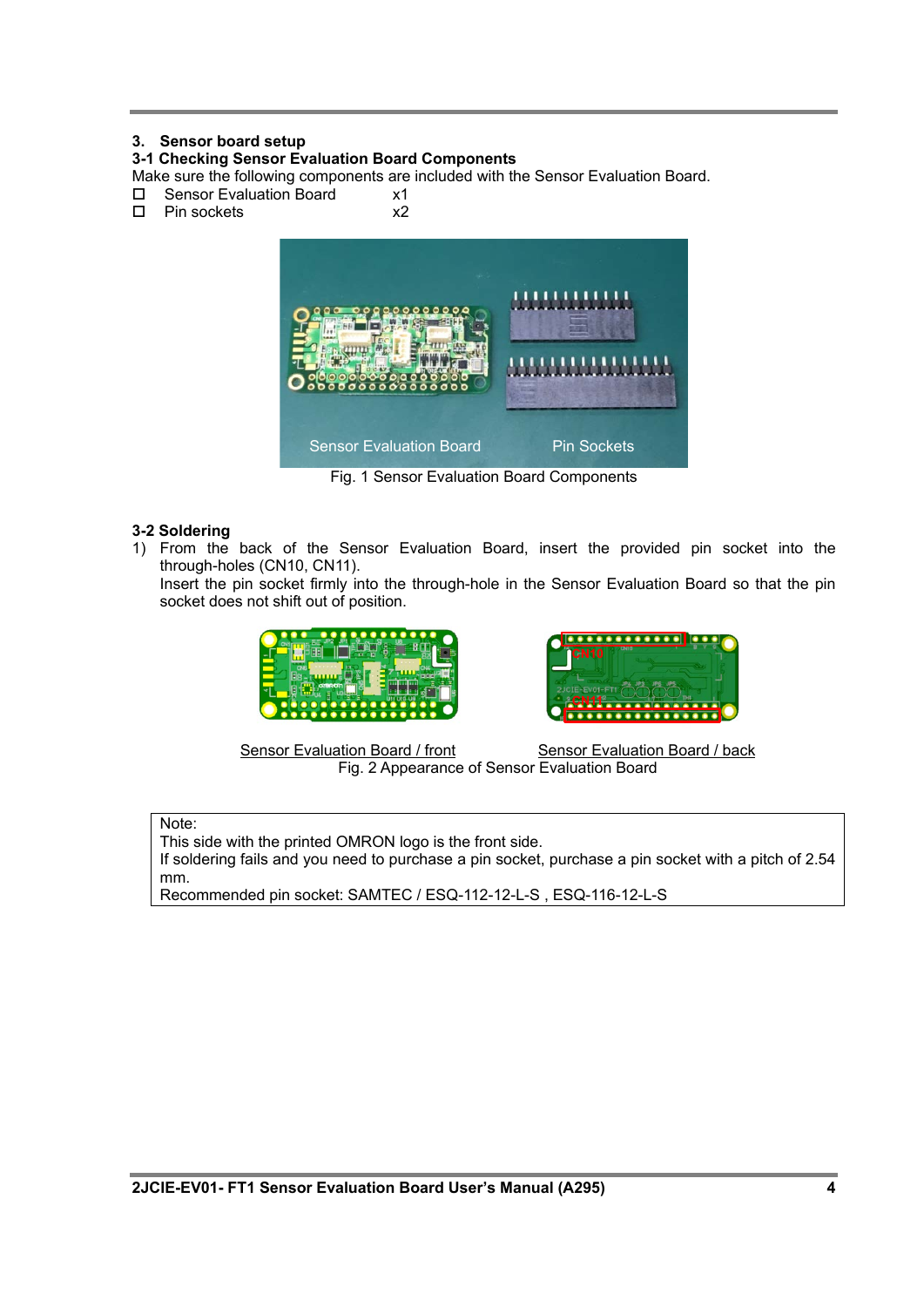2) Solder all pins from the front side of the Sensor Evaluation Board to secure them. (28 pins)



Fig. 3 Soldering the Pin Socket

Note:

Take care not to burn yourself when soldering. Take care not to inhale smoke when soldering.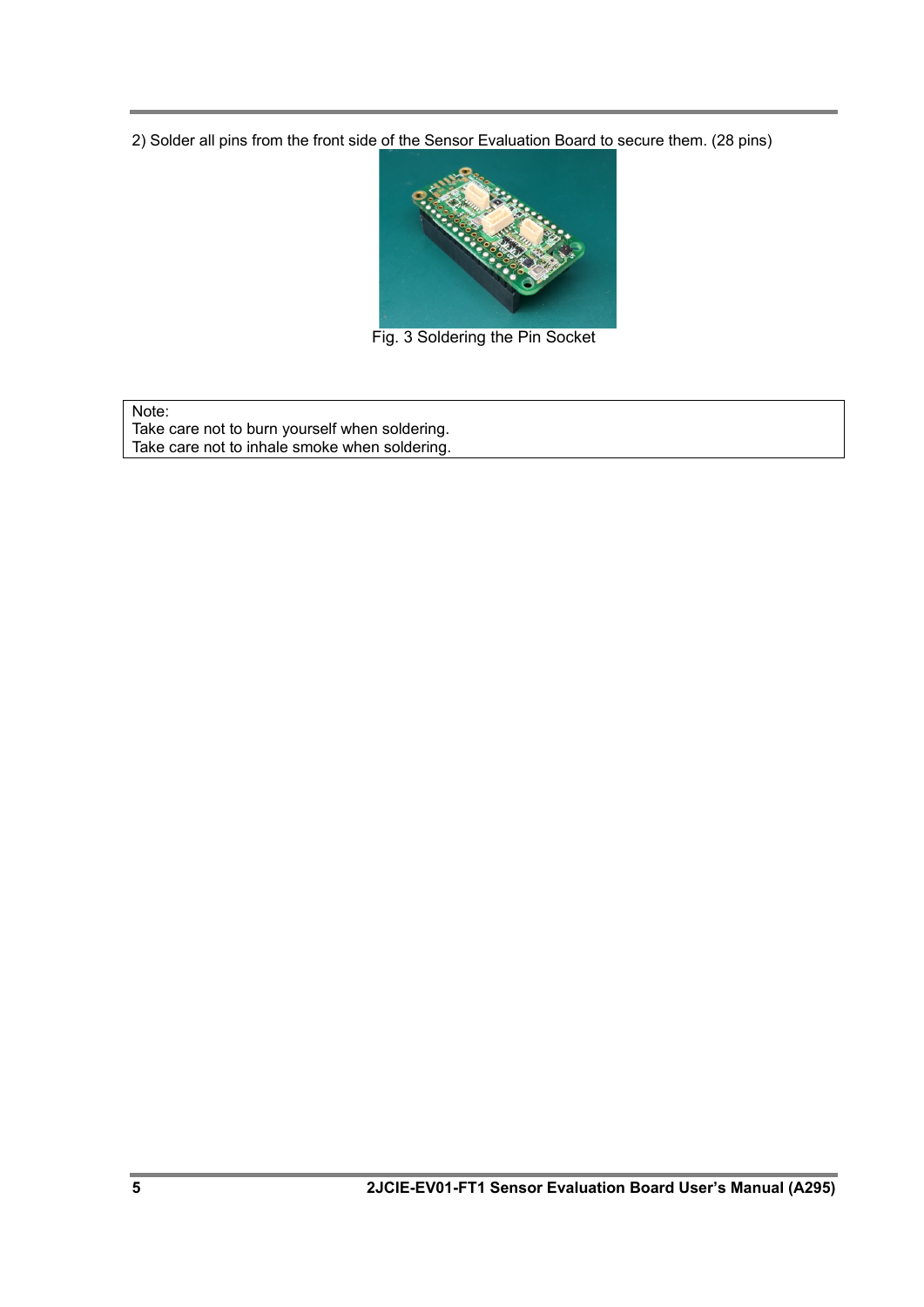## <span id="page-6-0"></span>**3-3 Connecting the Sensor Evaluation Board to Feather**

Insert the pin header on the Feather into the pin socket on the Sensor Evaluation Board. The Sensor Evaluation Board is on top and Feather is on the bottom.



Fig. 4 Connection to Feather

#### Note:

The temperature sensor on the Sensor Evaluation Board may output a high value due to heat from the Feather unit. To eliminate this effect, either connect with a cable to separate the two, or use an externally connected temperature/humidity sensor.

#### <span id="page-6-1"></span>**3-4 Connecting Feather to your PC**

Connect the USB port on Feather to a USB port on your PC with a USB (A - micro B) cable.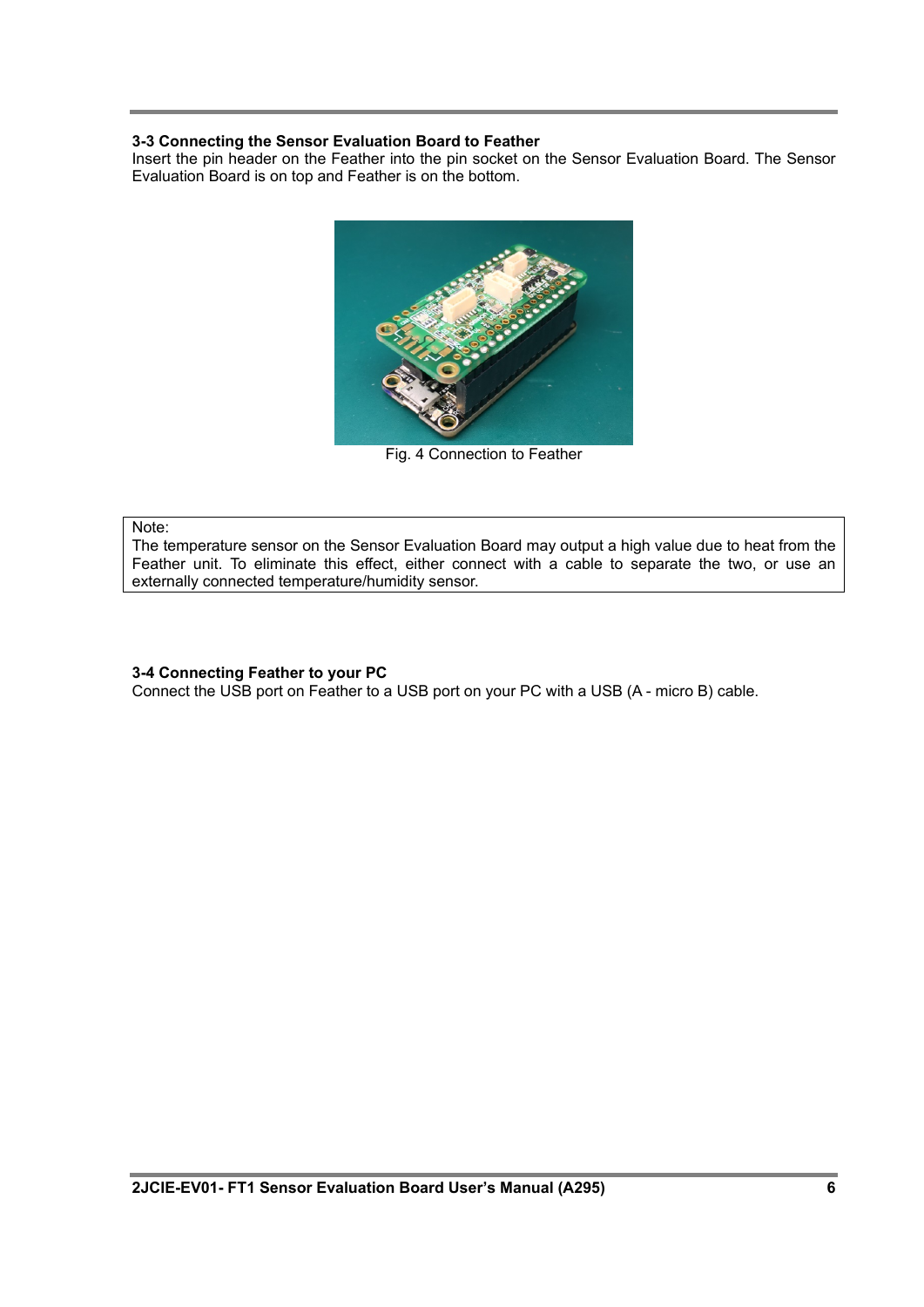## <span id="page-7-0"></span>**4. Downloading the Sample Program**

Access GitHub at the URL below, download the zip file, and save it in any folder.

## GitHub URL

https://github.com/omron-devhub/2jcieev01-arduino

| New pull request<br>Branch: master $\blacktriangledown$ |                                                                                    | Create new file | Find Fre<br>Upload files | Clone or download $\rightarrow$    |
|---------------------------------------------------------|------------------------------------------------------------------------------------|-----------------|--------------------------|------------------------------------|
| м                                                       | shinji-kuriyama example projects for the MEMS Microphone sensor (just write links) |                 |                          | Latest commit 198aaa1 22 hours ago |
| examples                                                | example projects for the MEMS Microphone sensor (just write links)                 |                 |                          | 22 hours ago                       |
| <b>SFC</b>                                              | update installation procedures.                                                    |                 |                          | 3 days ago                         |
| $\Box$ LICENSE.md                                       | initial commit.                                                                    |                 |                          | 4 days ago                         |
| $\mathbb{R}$ README.md                                  | example projects for the MEMS Microphone sensor (just write links)                 |                 |                          | 22 hours ago                       |
| $\mathbb{R}$ keywords.txt                               | keywords.txt for the arduino library format.                                       |                 |                          | 3 days ago                         |
| $\equiv$ library.properties                             | append library.properties for Arduino IDE.                                         |                 |                          | 4 days ago                         |

Fig. 5 Downloading the Zip File

#### Note:

In some cases it may take time to download the file.

The sample source code is only for testing purposes. OMRON does not guarantee its operation. OMRON does not assume responsibility to make changes to the sample source code or correct mistakes or defects in the sample source code for any reason. We cannot accept any inquiries regarding the sample source code.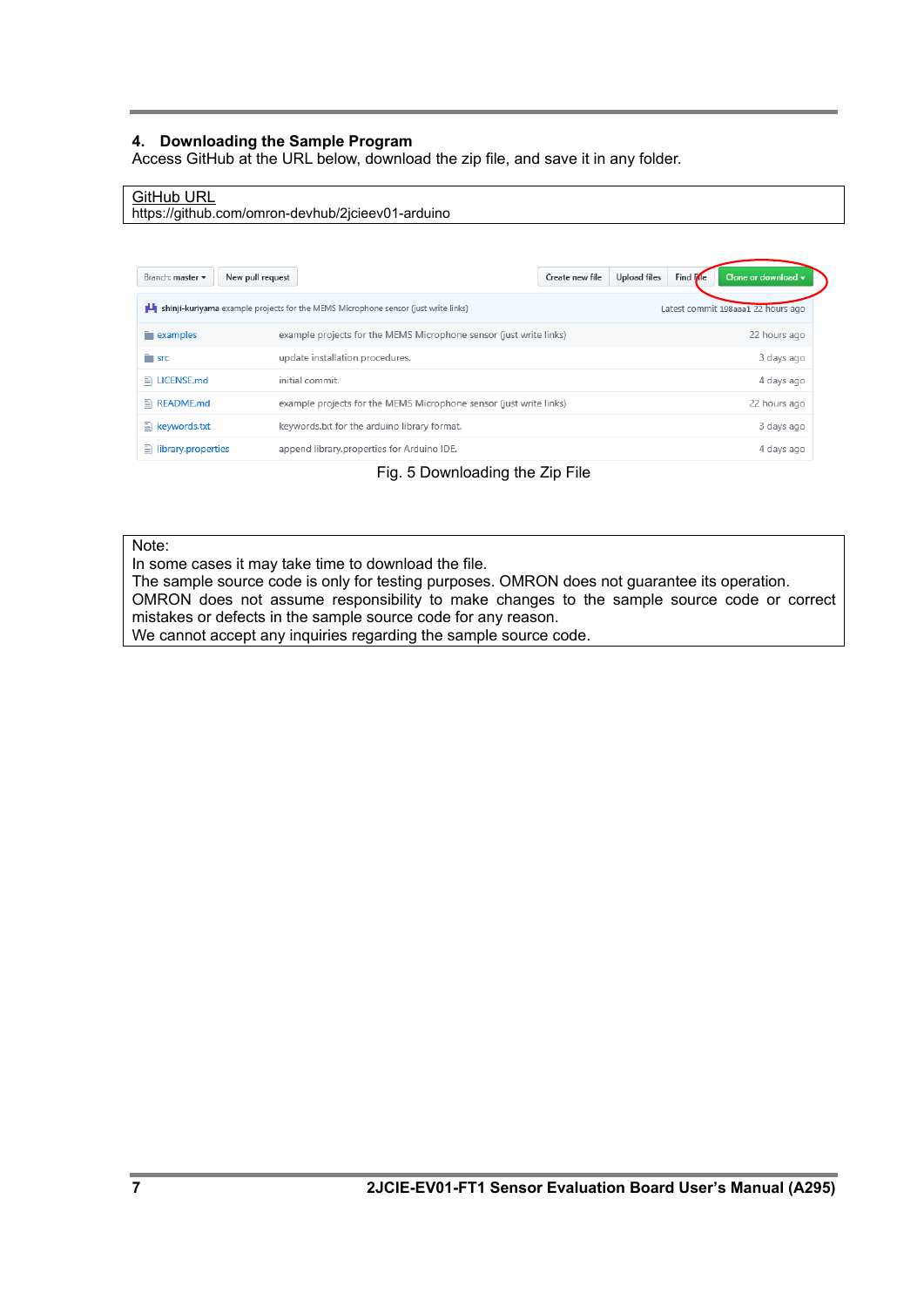# <span id="page-8-0"></span>**5. Running the Sample Program on Arduino IDE**

<span id="page-8-1"></span>**5-1 Installing the Zip Library on Arduino IDE**

Click [Sketch] >> [Include Library] >> [Add .ZIP Library...].

Select the zip file you saved in 4-1 in "Select a zip file or a folder containing the library you'd like to add", and click [Open].



Fig. 6 Including the Library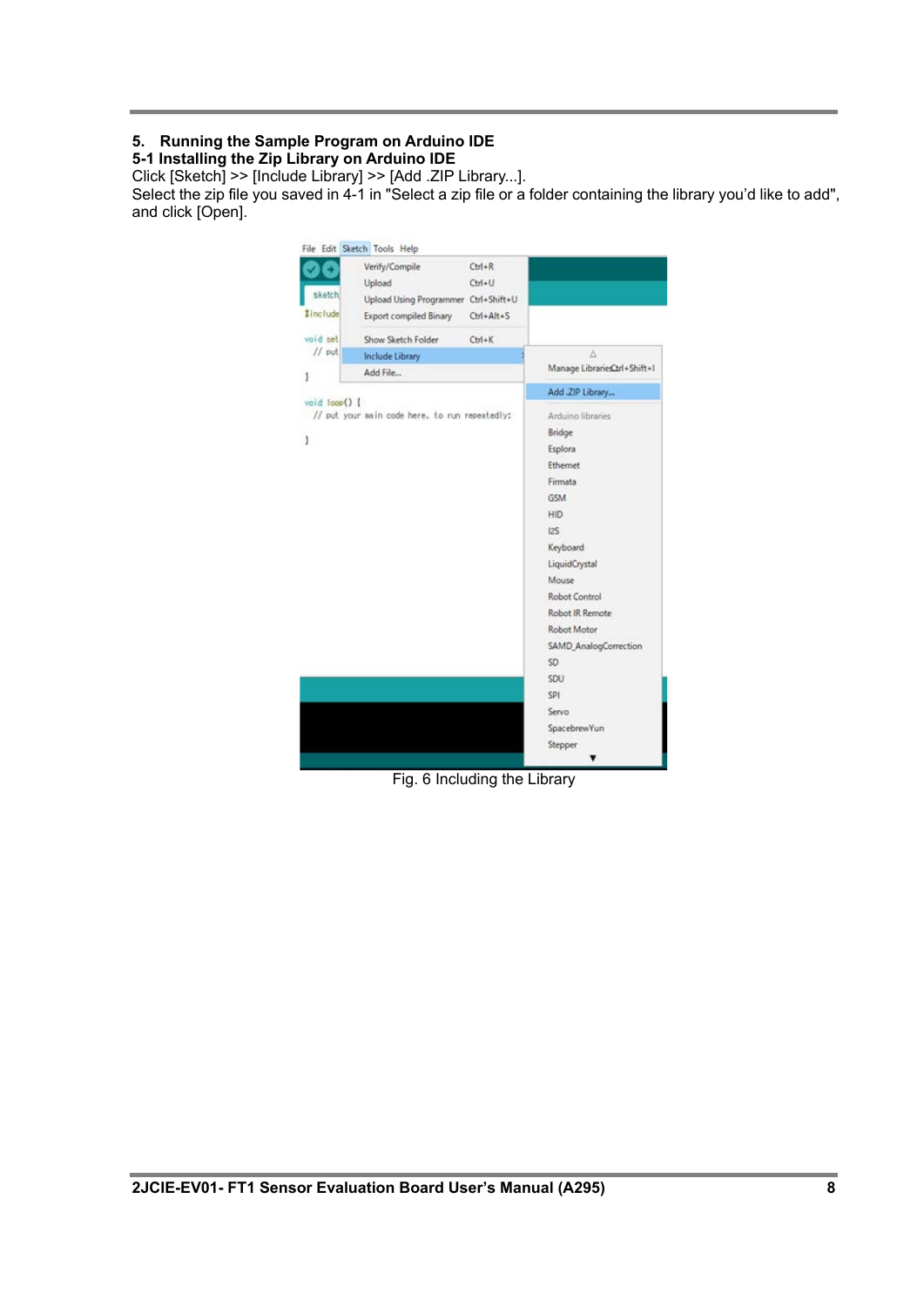## <span id="page-9-0"></span>**5-2 Reading Sketch**

Click [File] >> [Examples] >> [2JCIE-EV01], and select the sensing data you want to acquire.



Fig. 7 Reading Sketch

| Acceleration sensor sample         | accl-ft |
|------------------------------------|---------|
| Barometric pressure sensor sample  | baro-ft |
| Temperature/humidity sensor sample | humi-ft |
| Illumination sensor sample         | illm-ft |
| .                                  | .       |

Table 1. Sample Code List

For Microphone, click [Example for Adafruit ESP32 Feather] >> [I2S] >> [InputSerialPlotter].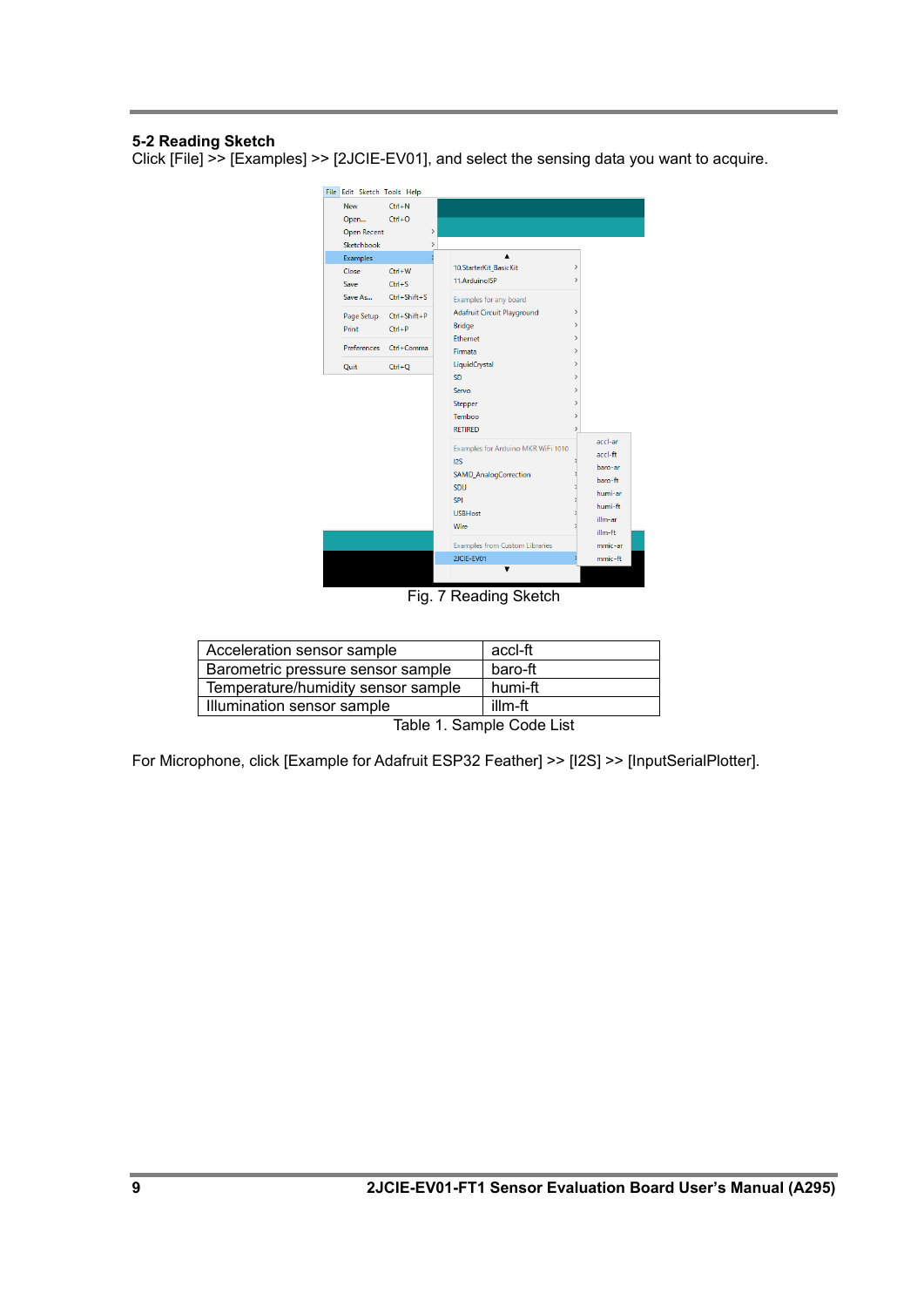#### <span id="page-10-0"></span>**5-3 Feather Board Settings in Arduino-IDE**

Click [Tools] >> [Board:...] >> [Adafruit ESP32 Feather].



Fig. 8 Specifying Feather Board

#### <span id="page-10-1"></span>**5-4 COM Port Settings in Arduino-IDE**

Specify the COM number in [Tools] >> [Port:...] >>. You can check the COM number in Windows Device Manager.

|                                                  | <b>Auto Format</b>                                                            | $Ctrl + T$                          |                               |  |
|--------------------------------------------------|-------------------------------------------------------------------------------|-------------------------------------|-------------------------------|--|
|                                                  | <b>Archive Sketch</b>                                                         |                                     |                               |  |
| humi-ar                                          | Fix Encoding & Reload                                                         |                                     |                               |  |
| 78                                               | Manage Libraries                                                              | $Ctrl + Shift + 1$                  |                               |  |
| * MIT License                                    | <b>Serial Monitor</b>                                                         | Ctrl+Shift+M                        |                               |  |
| * Copyright (c<br>* All rishts r                 | <b>Serial Plotter</b>                                                         | Ctrl+Shift+L                        |                               |  |
| $\frac{1}{2}$                                    |                                                                               |                                     |                               |  |
| * Pernission i                                   |                                                                               | WiFi101 / WiFiNINA Firmware Updater |                               |  |
| * copy of this                                   | Board: "Arduino MKR WiFi 1010"                                                |                                     | ware").                       |  |
| * to deal in t<br>* the rights to                | Port                                                                          |                                     | Serial ports                  |  |
| * and/or sell                                    | <b>Get Board Info</b>                                                         |                                     | COM15 (Arduino MKR WiFi 1010) |  |
| * Software is                                    |                                                                               |                                     |                               |  |
| $\mathcal{R}$                                    | Programmer: "AVRISP mkll"                                                     | $\mathcal{P}$                       |                               |  |
| * The above cor<br>* all copies of               | <b>Burn Bootloader</b>                                                        |                                     | uded in                       |  |
| $\mathfrak{g}$                                   |                                                                               |                                     |                               |  |
|                                                  | * THE SOFTWARE IS PROVIDED "AS IS", WITHOUT WARRANTY OF ANY KIND, EXPRESS OR  |                                     |                               |  |
|                                                  | * IMPLIED, INCLUDING BUT NOT LIMITED TO THE VARRANTIES OF MERCHANTABILITY.    |                                     |                               |  |
|                                                  |                                                                               |                                     |                               |  |
|                                                  | * FITNESS FOR A PARTICULAR PURPOSE AND NONINFRINGEMENT. IN NO EVENT SHALL THE |                                     |                               |  |
|                                                  | * AUTHORS OR COPYRIGHT HOLDERS BE LIABLE FOR ANY CLAIM, DAMAGES OR OTHER      |                                     |                               |  |
|                                                  | * LIABILITY, WHETHER IN AN ACTION OF CONTRACT, TORT OR OTHERWISE, ARISING     |                                     |                               |  |
|                                                  | * FROM, OUT OF OR IN CONNECTION WITH THE SOFTWARE OR THE USE OR OTHER         |                                     |                               |  |
| * DEALINGS IN THE SOFTWARE.<br>8/                |                                                                               |                                     |                               |  |
| /* includes */                                   |                                                                               |                                     |                               |  |
|                                                  |                                                                               |                                     |                               |  |
| Einclude "sht30.b"<br>#include <wire.h></wire.h> |                                                                               |                                     |                               |  |
| /# defines #/                                    |                                                                               |                                     |                               |  |

Fig. 9 Specifying the Serial Port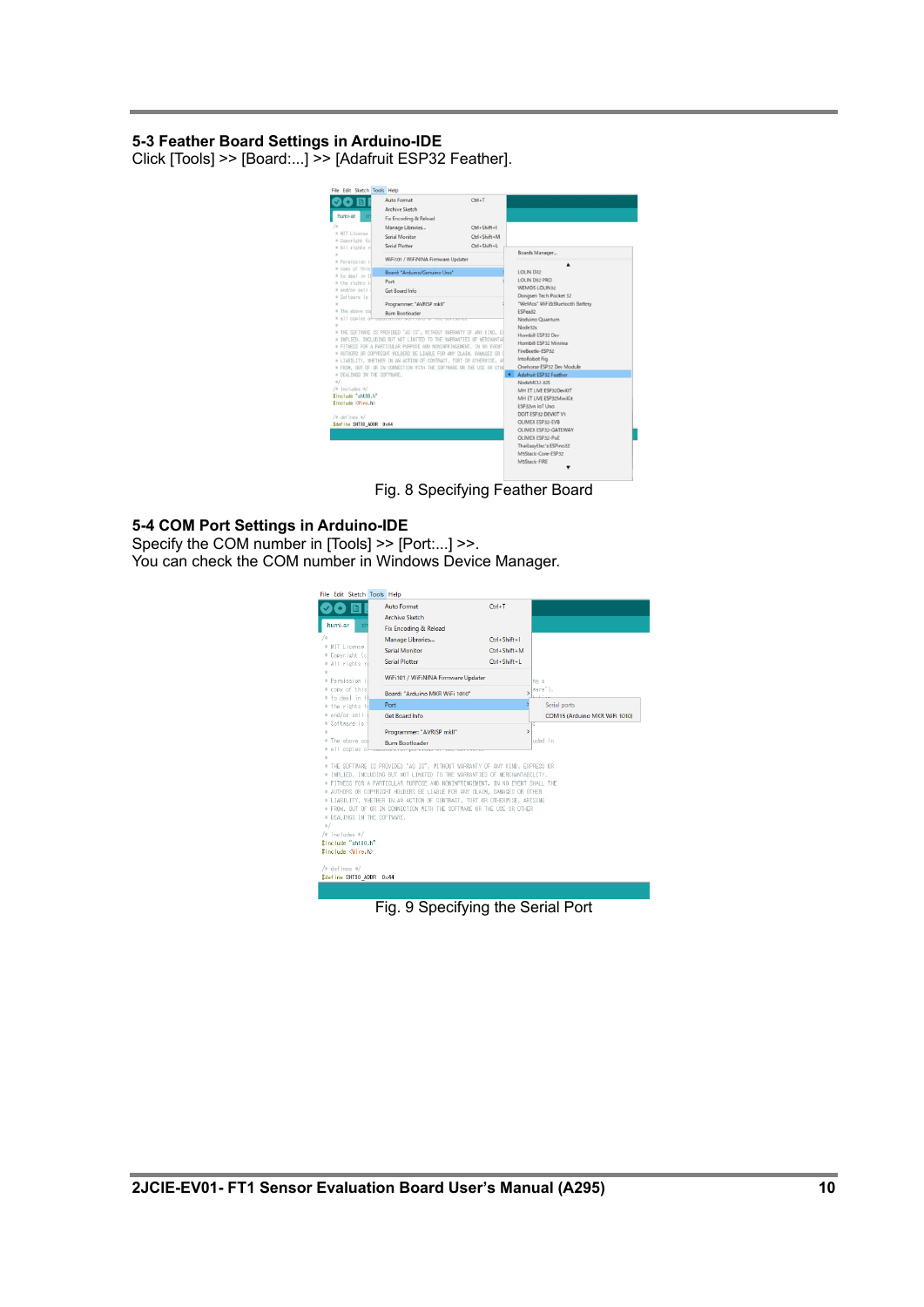## <span id="page-11-0"></span>**5-5 Writing to the Microcomputer Board**

Compile (verify) the program, and if there are no errors, click  $\langle \cdot, \cdot \rangle$  to write to the Feather microcomputer board.

| File Edit Sketch Tools Help                                                                                                                               |
|-----------------------------------------------------------------------------------------------------------------------------------------------------------|
|                                                                                                                                                           |
| sht30.h<br>humi-ar                                                                                                                                        |
| ¥*                                                                                                                                                        |
| * MIT License                                                                                                                                             |
| * Copyright (c) 2019, 2018 - present OMRON Corporation                                                                                                    |
| * All rights reserved.                                                                                                                                    |
| 串                                                                                                                                                         |
| * Permission is hereby granted, free of charge, to any person obtaining a                                                                                 |
| * copy of this software and associated documentation files (the "Software"),                                                                              |
| * to deal in the Software without restriction, including without limitation<br>* the rights to use, copy, modify, merge, publish, distribute, sublicense, |
| * and/or sell copies of the Software, and to permit persons to whom the                                                                                   |
| * Software is furnished to do so, subject to the following conditions:                                                                                    |
| *                                                                                                                                                         |
| * The above copyright notice and this permission notice shall be included in<br>$\sim$                                                                    |
| * all copies or substantial portions of the Software.<br>$\sim$                                                                                           |
| 串                                                                                                                                                         |
| * THE SOFTWARE IS PROVIDED "AS IS", WITHOUT WARRANTY OF ANY KIND, EXPRESS OR                                                                              |
| * IMPLIED, INCLUDING BUT NOT LIMITED TO THE WARRANTIES OF MERCHANTABILITY,                                                                                |
| * FITNESS FOR A PARTICULAR PURPOSE AND NONINFRINGEMENT. IN NO EVENT SHALL THE                                                                             |
| * AUTHORS OR COPYRIGHT HOLDERS BE LIABLE FOR ANY CLAIM, DAMAGES OR OTHER<br>* LIABILITY, WHETHER IN AN ACTION OF CONTRACT, TORT OR OTHERWISE, ARISING     |
| * FROM, OUT OF OR IN CONNECTION WITH THE SOFTWARE OR THE USE OR OTHER                                                                                     |
| * DEALINGS IN THE SOFTWARE.                                                                                                                               |
| ж/                                                                                                                                                        |
| /* includes */                                                                                                                                            |
| #include "sht30.h"                                                                                                                                        |
| #include <wire.h></wire.h>                                                                                                                                |
|                                                                                                                                                           |
| /* defines */                                                                                                                                             |
| #define SHT30_ADDR 0x44                                                                                                                                   |
|                                                                                                                                                           |

Fig. 10 Writing to the Microcomputer Board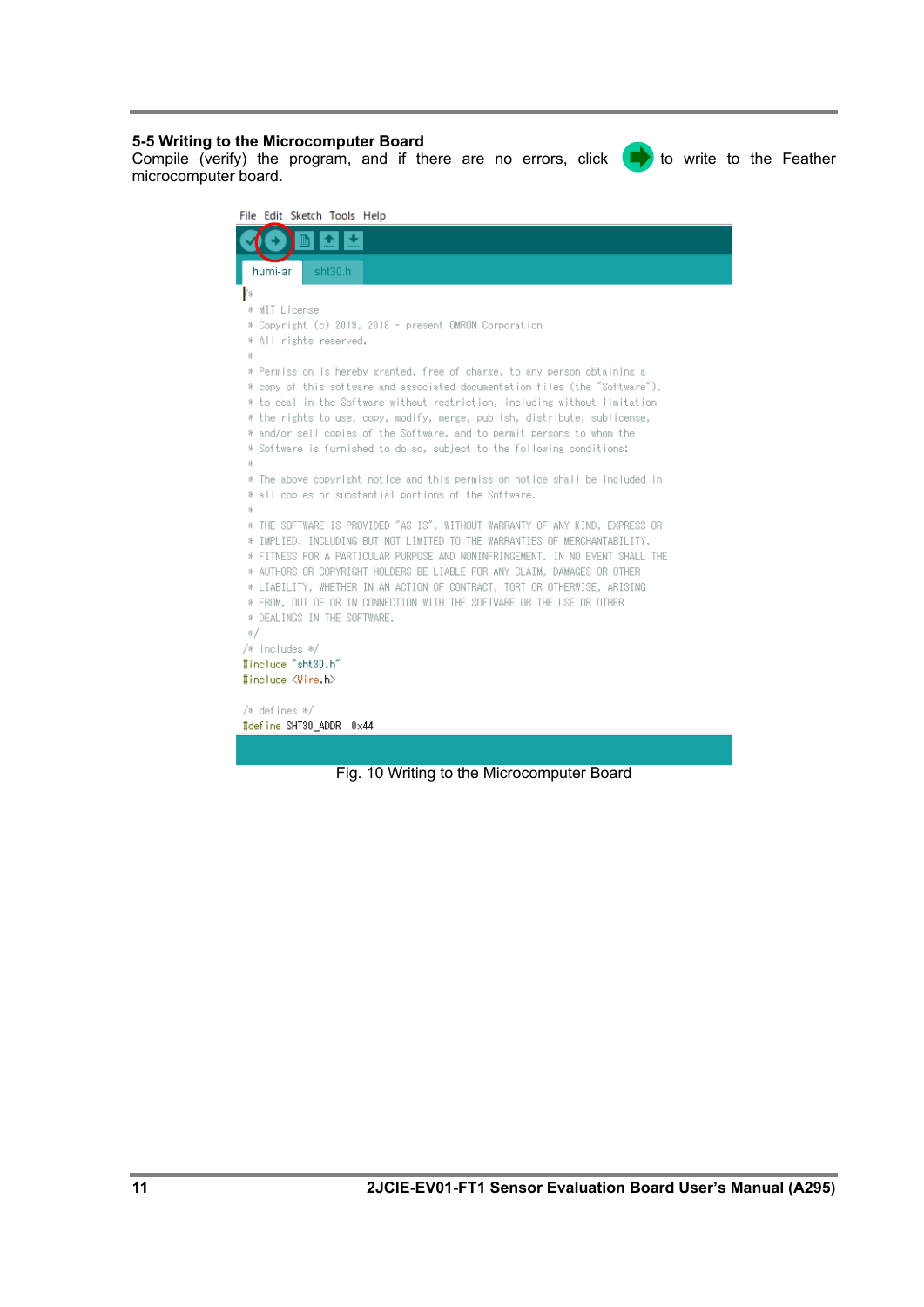### <span id="page-12-0"></span>**5-6 Serial Monitor**

Click [Tools] >> [Serial Monitor], and select the sensing data.

| File Edit Sketch Tools Help                         |  |                                                                               |              |        |  |  |
|-----------------------------------------------------|--|-------------------------------------------------------------------------------|--------------|--------|--|--|
|                                                     |  | <b>Auto Format</b>                                                            | $Ctrl+T$     |        |  |  |
|                                                     |  | Archive Sketch                                                                |              |        |  |  |
| humi-ar                                             |  | Fix Encoding & Reload                                                         |              |        |  |  |
| 78                                                  |  | Manage Libraries                                                              | Ctrl+Shift+I |        |  |  |
| * MIT License<br>* Copyright (c                     |  | <b>Serial Monitor</b>                                                         | Ctrl+Shift+M |        |  |  |
| * All rishts r                                      |  | <b>Serial Plotter</b>                                                         | Ctrl+Shift+L |        |  |  |
| 88<br>* Permission i                                |  | WiFi101 / WiFiNINA Firmware Updater                                           |              | 8,     |  |  |
| * copy of this                                      |  |                                                                               |              | re~),  |  |  |
| * to deal in t                                      |  | Board: "Arduino MKR WiFi 1010"                                                | >            | tion   |  |  |
| * the rights t                                      |  | Port: "COM15 (Arduino MKR WiFi 1010)"                                         | ≯            | ise,   |  |  |
| * and/or sell<br>Software is<br>*                   |  | Get Board Info                                                                |              |        |  |  |
| 出                                                   |  | Programmer: "AVRISP mkll"                                                     | >            |        |  |  |
| The above col<br>₩.                                 |  | <b>Burn Bootloader</b>                                                        |              | led in |  |  |
| all copies of<br>*                                  |  | <b>SUBSTAINTED RUN CONSTANTS</b>                                              |              |        |  |  |
| *<br>₩.                                             |  | THE SOFTWARE IS PROVIDED "AS IS", WITHOUT WARRANTY OF ANY KIND, EXPRESS OR    |              |        |  |  |
| *                                                   |  | IMPLIED, INCLUDING BUT NOT LIMITED TO THE WARRANTIES OF MERCHANTABILITY,      |              |        |  |  |
|                                                     |  | * FITNESS FOR A PARTICULAR PURPOSE AND NONINFRINGEMENT. IN NO EVENT SHALL THE |              |        |  |  |
|                                                     |  | AUTHORS OR COPYRIGHT HOLDERS BE LIABLE FOR ANY CLAIM, DAMAGES OR OTHER        |              |        |  |  |
|                                                     |  | * LIABILITY, WHETHER IN AN ACTION OF CONTRACT, TORT OR OTHERWISE, ARISING     |              |        |  |  |
|                                                     |  | * FROM, OUT OF OR IN CONNECTION WITH THE SOFTWARE OR THE USE OR OTHER         |              |        |  |  |
| * DEALINGS IN THE SOFTWARE.<br>87                   |  |                                                                               |              |        |  |  |
| /* includes */                                      |  |                                                                               |              |        |  |  |
| #include "sht30.h"                                  |  |                                                                               |              |        |  |  |
| #include <wire.h></wire.h>                          |  |                                                                               |              |        |  |  |
|                                                     |  |                                                                               |              |        |  |  |
| /* defines */<br>#define SHT30_ADDR<br>$0\times 44$ |  |                                                                               |              |        |  |  |
|                                                     |  |                                                                               |              |        |  |  |
| Done uploading.                                     |  |                                                                               |              |        |  |  |
| Fig. 11 Serial Monitor                              |  |                                                                               |              |        |  |  |

#### <span id="page-12-1"></span>**6. Removing the Sensor Evaluation Board**

To remove the Sensor Evaluation Board from Feather, turn off the power to the Sensor Evaluation Board, grasp the sides of the board without touching the USB port, connector, or other mounted components, and slowly remove the board.